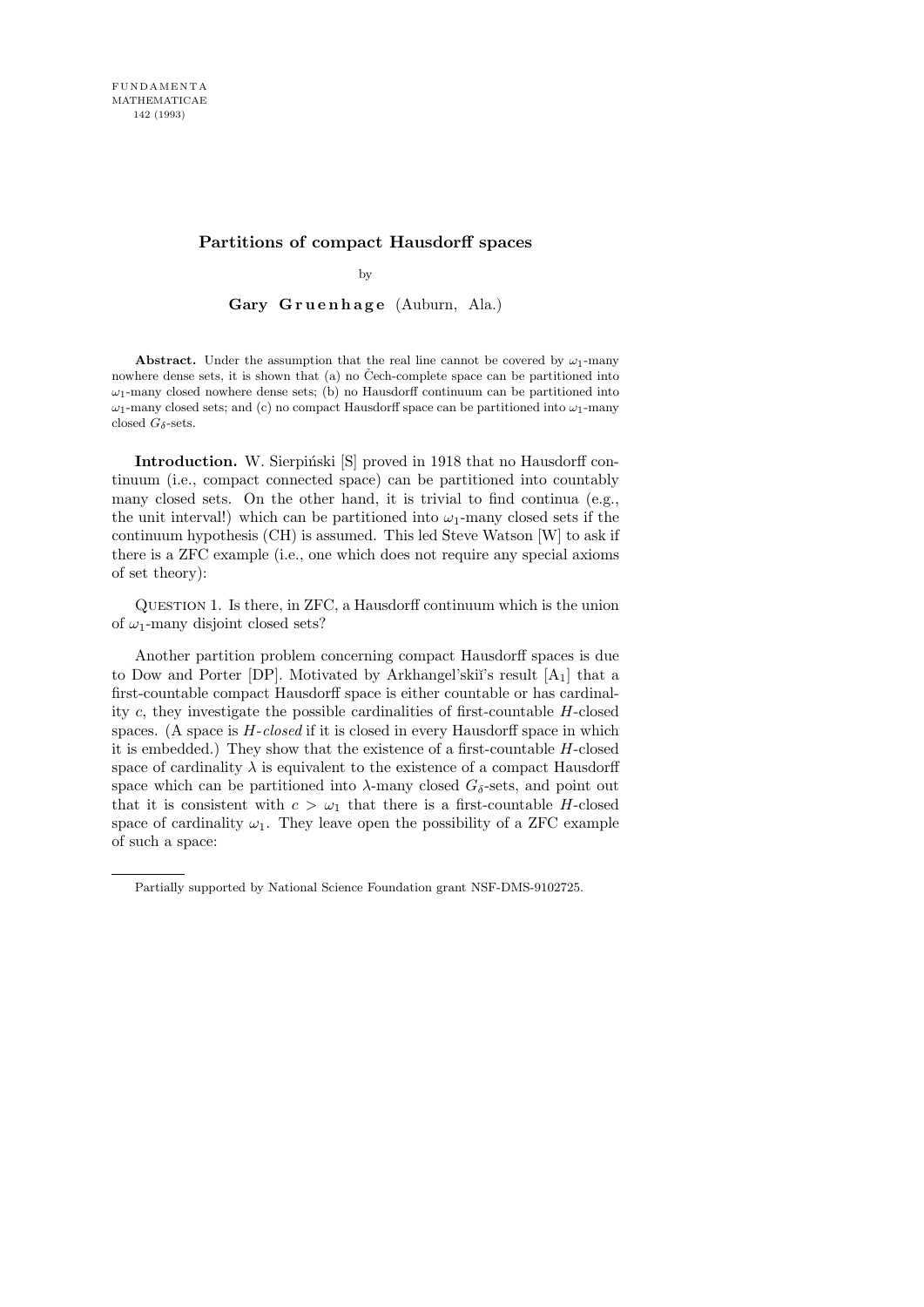Question 2. Is there, in ZFC, a compact Hausdorff space which can be partitioned into  $\omega_1$ -many closed  $G_{\delta}$ -sets? (Equivalently, is there in ZFC a first-countable H-closed space of cardinality  $\omega_1$ ?)(<sup>1</sup>)

Finally, we consider partitions of compact Hausdorff spaces (and, more generally, Cech-complete spaces) into closed nowhere dense sets. The Baire category theorem says there are no countable such partitions, even ignoring the adjective "closed". What about partitions of size  $\omega_1$ ?

QUESTION 3. Is there, in ZFC, a compact Hausdorff (or  $\text{Čech-complete}$ ) space which can be partitioned into  $\omega_1$ -many closed nowhere dense sets?

The Štěpánek–Vopěnka Theorem [SV] says that any nowhere separable metric space is the union of not more than  $\omega_1$ -many nowhere dense sets. This theorem implies, e.g., that the complete metric space  $\omega_1^{\omega}$ , where  $\omega_1$  carries the discrete topology, can be partitioned into  $\omega_1$ -many nowhere dense sets; but the members of the partition given by the proof are not closed. There are also ZFC examples of compact Hausdorff spaces which can be partitioned into  $\omega_1$ -many nowhere dense sets (folklore, I believe; see also Example 3.4), but again members of the partition are not closed. So requiring the members of the partition to be closed is crucial for Question 3. Note that the adjective "nowhere dense" is also crucial, because there are of course compact Hausdorff spaces and complete metric spaces of cardinality  $\omega_1$  (the ZFC examples having isolated points).

In this note we show that the answer to Questions 1–3 is "no": there are no such ZFC examples. This follows from:

THEOREM 0.1. If the real line is not the union of  $\omega_1$ -many nowhere dense sets, then:

(a) no Cech-complete  $(e.g., compact Hausdorff or completely metrizable)$ space is the union of  $\omega_1$ -many disjoint closed nowhere dense sets;

(b) no Hausdorff continuum is the union of  $\omega_1$ -many disjoint closed sets;

(c) no compact Hausdorff space is the union of  $\omega_1$ -many disjoint closed  $G_{\delta}$ -sets.

Thus (a), (b), and (c) hold in, e.g., any model of Martin's Axiom plus the negation of the continuum hypothesis. The proof of (a) and (b) does not extend to higher cardinals, but we do not know if the results do. In particular, we do not know if there is a ZFC example of a Hausdorff continuum which can be partitioned into  $\omega_2$ -many closed sets, or a compact Hausdorff space which can be partitioned into  $\omega_2$ -many closed nowhere dense sets. See Section 3 for more discussion of these and other questions.

<sup>(</sup> 1 ) I am indebted to Doug Mooney and Jack Porter for informing me of [DP] and this problem.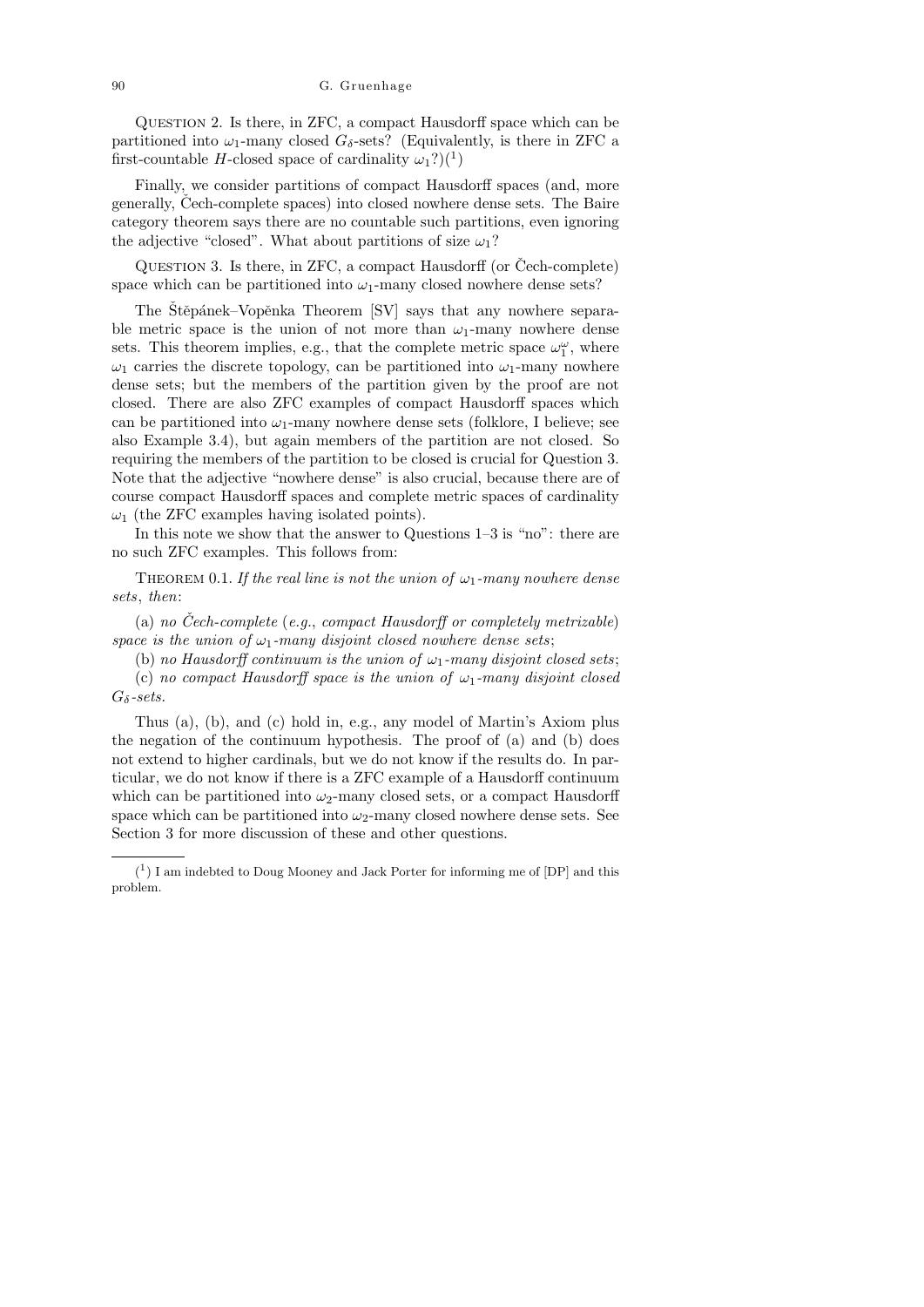However, (c) does extend to higher cardinals, as does (a) in some special cases.

THEOREM 0.2. If the real line is not the union of  $\kappa$ -many nowhere dense sets, then

(d) no compact Hausdorff space is the union of  $\lambda$ -many disjoint closed  $G_{\delta}$ -sets, where  $\omega_1 \leq \lambda \leq \kappa$ ;

(e) no compact ordered space is the union of  $\leq$ κ-many disjoint closed nowhere dense sets;

(f) no Čech-complete space with a dense set of  $G_{\delta}$ -points (e.g., no completely metrizable space) is the union of  $\leq$ κ-many disjoint closed nowhere dense sets.

1. Partitions into closed nowhere dense sets and closed  $G_{\delta}$ -sets. In this section we prove Theorem 0.2, and all of Theorem 0.1 except for part (b), which is postponed until the next section.

Recall that a space X is Cech-complete if it is a  $G_{\delta}$ -set in its Stone–Cech compactification  $\beta X$ ; equivalently, there is a sequence  $\mathcal{U}_n$ ,  $n < \omega$ , of open covers of X such that if  $K_n$ ,  $n < \omega$ , is a decreasing sequence of closed sets with  $K_n \subseteq U_n \in \mathcal{U}_n$  for each n, then  $K_\omega = \bigcap_{n<\omega} K_n$  is compact and the  $K_n$ 's form an outer network for  $K_\omega$  (i.e., every open set containing  $K_{\omega}$  contains some  $K_n$ ). Compact Hausdorff spaces are Čech-complete, and a metrizable space is completely metrizable iff it is Cech-complete. Cechcomplete spaces are Baire spaces, and are hereditary with respect to closed subsets and  $G_{\delta}$ -subsets.

For the sake of completeness, we include a proof of the following essentially known and elementary lemma:

LEMMA 1.1. Let  $\mathcal{U}_n$ ,  $n < \omega$ , be a sequence of open covers of X which witness that X is Čech-complete. Then each non-empty open subset of X contains a compact  $G_{\delta}$ -set L which, for each n, is contained in some member of  $\mathcal{U}_n$ .

Proof. Let V be a non-empty open subset of X. Inductively define a sequence  $V_n$ ,  $n < \omega$ , of open sets with  $\text{cl}(V_{n+1}) \subseteq V_n \subseteq U_n \in \mathcal{U}_n$  for each n. Then  $L = \bigcap_{n < \omega} V_n$  is the desired set.

THEOREM 1.2. If the real line is not the union of  $\omega_1$ -many nowhere dense sets, then no Čech-complete space is the union of  $\omega_1$ -many disjoint closed nowhere dense sets.

P r o o f. Suppose the Cech-complete space X is the union of (non-empty) disjoint closed nowhere dense sets  $C_{\alpha}$ ,  $\alpha < \omega_1$ . Call a subset A of X big if A meets uncountably many  $C_{\alpha}$ 's; otherwise A is small.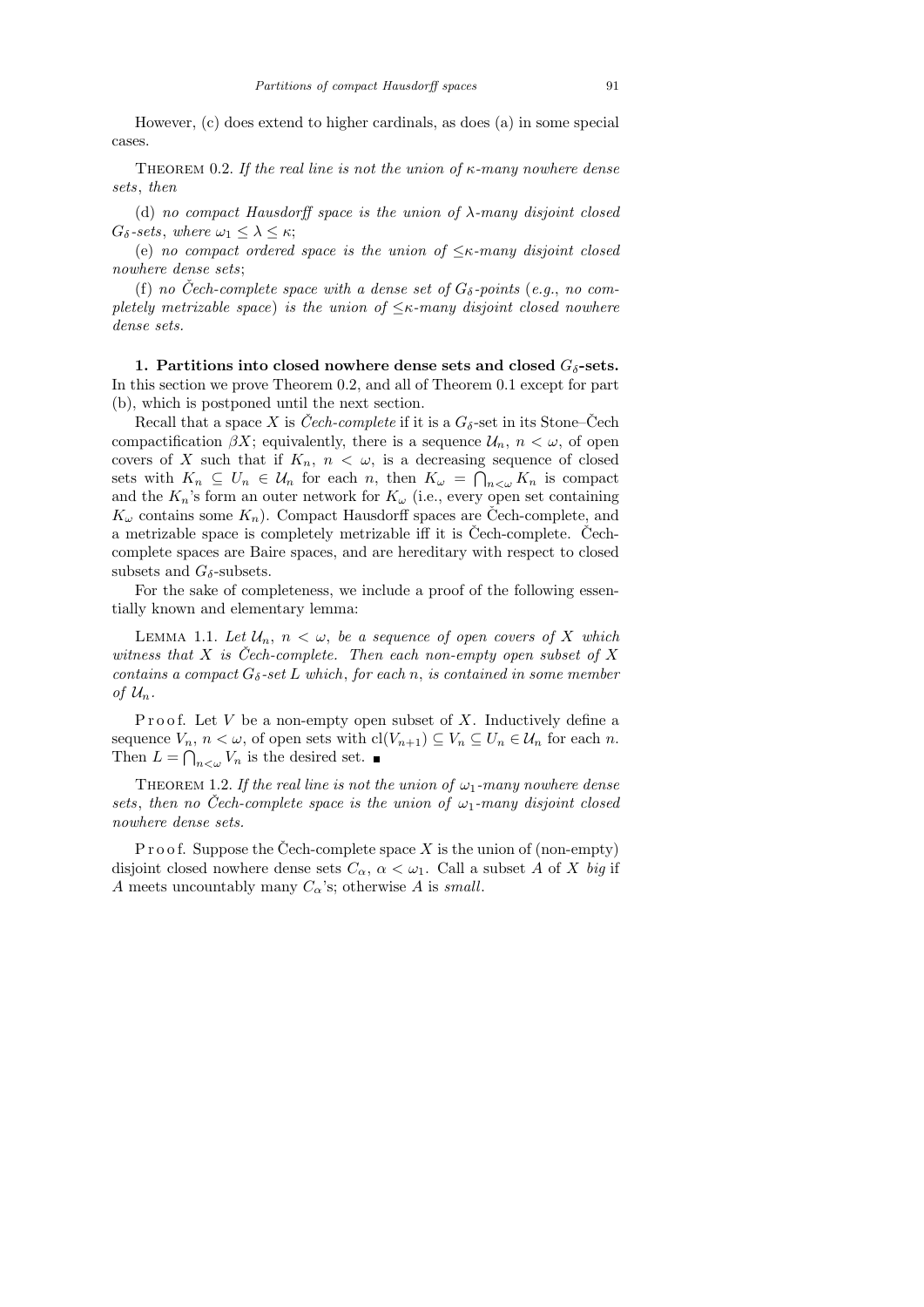## 92 G. Gruenhage

We first establish that every (non-empty) open subset of  $X$  contains a (non-empty) small closed  $G_{\delta}$ -set. (Henceforth let us assume that named subsets of X are non-empty unless stated otherwise.) Suppose  $V$  is an open set which does not contain such. Let  $K_0$  be a compact  $G_{\delta}$ -subset of V. Then  $K_0$  is big; hence  $K_0 \setminus C_0$  contains a compact  $G_\delta$ -set  $K_1$ . Similarly,  $K_1$ contains a compact  $G_{\delta}$ -set  $K_2$  missing  $C_1$ ,  $K_2$  contains a compact  $G_{\delta}$ -set  $K_3$ missing  $C_2$ , and so forth. Let  $K_{\omega} = \bigcap_{n < \omega} K_n$ . Then  $K_{\omega}$  is also a compact  $G_{\delta}$ -set, hence contains a compact  $G_{\delta}$ -set  $K_{\omega+1}$  missing  $C_{\omega}$ . Clearly we can continue on to construct a decreasing sequence  $K_{\alpha}$ ,  $\alpha < \omega_1$ , of compact  $G_{\delta}$ sets such that  $K_{\alpha+1}$  misses  $C_{\alpha}$  for each  $\alpha < \omega_1$ . Then  $\bigcap \{K_{\alpha} : \alpha < \omega_1\} = \emptyset$ , contradiction.

Let  $\{\mathcal{U}_n\}_{n\leq \omega}$  be a collection of open covers of X that witness that X is Cech-complete; for convenience, assume  $\mathcal{U}_0 = \{X\}$ . Let  $\mathcal{K}_n$  be the collection of all closed subsets of  $X$ , with non-empty interiors, that are contained in some member of  $\mathcal{U}_n$ .

Let  $K \in \mathcal{K}_n$ . Let  $L_0$  and  $R_0$  be disjoint members of  $\mathcal{K}_{n+1}$  contained in K. Then  $int(L_0)$  contains a small compact  $G_\delta$ -set M. Since the traces of the  $\mathcal{U}_n$ 's on M witness that M is Cech-complete, by Lemma 1.1, M contains a (small) compact  $G_{\delta}$ -set N which, for each j, is contained in some member of  $\mathcal{U}_j$ . For  $j > 0$ , one can find disjoint  $L_j, L'_j \in \mathcal{K}_{n+j+1}$  with  $L_j \cup L'_j \subseteq L_{j-1}$ , and  $\bigcap_{j<\omega} L_j = N$ . As N meets only countably many  $C_{\alpha}$ 's, one can now define disjoint  $R_j, R'_j \in \mathcal{K}_{n+j+1}$  with  $R_j \cup R'_j \subseteq R_{j-1}$  such that  $C_{\alpha} \cap (\bigcap_{j<\omega} R_j) = \emptyset$  whenever  $C_{\alpha} \cap N \neq \emptyset$ .

Now we use the construction of the previous paragraph repeatedly to define  $\{K_{\sigma} : \sigma \in 2^{<\omega}\}\$  satisfying:

- (a)  $n = \text{dom }\sigma \Rightarrow K_{\sigma} \in \mathcal{K}_n;$
- (b)  $\sigma \subseteq \tau \Rightarrow K_{\sigma} \supseteq K_{\tau};$
- (c) if  $\sigma \in 2^{<\omega}$ , there is some  $\tau \supseteq \sigma$  such that, if

$$
C_{\alpha} \cap K_{\tau^{\wedge} \langle 0 \rangle} \cap K_{\tau^{\wedge} \langle 0,0 \rangle} \cap \ldots \neq \emptyset,
$$

then

$$
C_{\alpha} \cap K_{\tau^{\wedge} \langle 1 \rangle} \cap K_{\tau^{\wedge} \langle 1,1 \rangle} \cap \ldots = \emptyset.
$$

To start, let  $K_{\emptyset} = X$ . Let  $L_n$ ,  $L'_n$ ,  $R_n$ ,  $R'_n$  be as above with  $K = K_{\emptyset}$ . If  $n > 0$  and  $\tau \in \omega^n$  is constant 0 (resp., 1), let  $K_{\tau} = L_{n-1}$  (resp.,  $R_{n-1}$ ), and let  $K_{\tau^{\wedge}\langle 1\rangle}$  (resp.,  $K_{\tau^{\wedge}\langle 0\rangle}$ ) be  $L'_n$  (resp.,  $R'_n$ ).

At this point, for each  $\sigma \in 2^{<\omega}$ , either  $K_{\sigma}$  is undefined, or  $K_{\sigma}, K_{\sigma \wedge \langle 0 \rangle}$ , and  $K_{\sigma^{\wedge}\langle 1\rangle}$  are all defined, or  $K_{\sigma}$  is defined but neither  $K_{\sigma^{\wedge}\langle 0\rangle}$  nor  $K_{\sigma^{\wedge}\langle 1\rangle}$ are defined. Call  $\sigma$ 's with the latter property *ends*. Call  $\emptyset$  the initial base.

Let m be least such that some  $\rho \in \omega^m$  is an end. Call  $\rho$  the new base, and define  $K_{\sigma}$  for extensions  $\sigma$  of  $\varrho$  as we did above for  $\emptyset$ . More precisely, let  $L_n$ ,  $L'_n$ ,  $R_n$ ,  $R'_n$  be as above with  $K = K_{\varrho}$ . If  $n > 0$  and  $\tau \in \omega^n$  is constant 0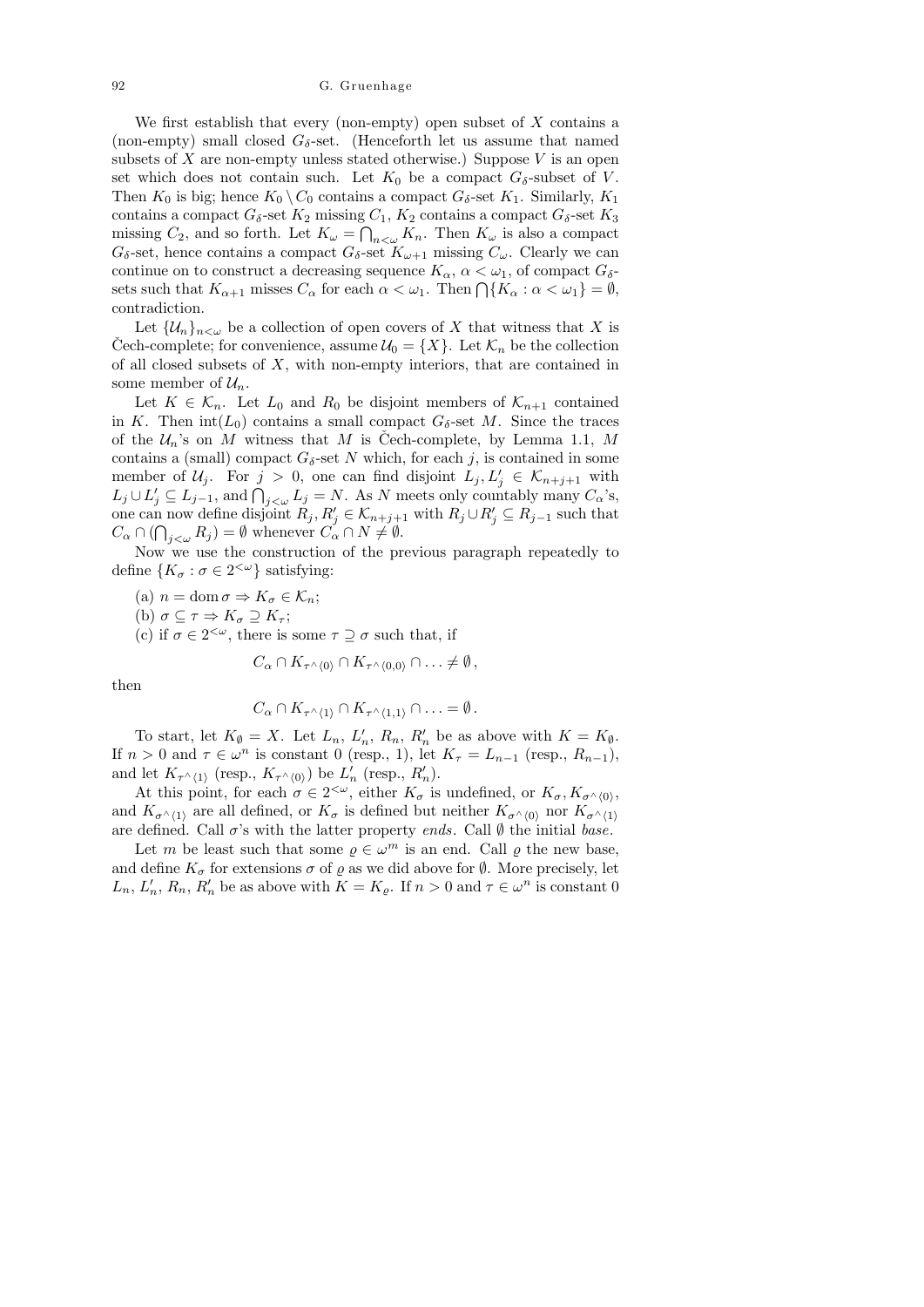(resp., 1), let  $K_{\varrho \wedge \tau} = L_{n-1}$  (resp.,  $R_{n-1}$ ), and let  $K_{\varrho \wedge \tau \wedge (1)}$  (resp.,  $K_{\varrho \wedge \tau \wedge (0)}$ ) be  $L'_n$  (resp.,  $R'_n$ ).

Note that all ends other than  $\rho$  are still ends, and of course there are many more ends. Continue in like manner, each time choosing as the new base an end with least possible domain, until  $K_{\sigma}$  is defined for all  $\sigma$ . Note that each end eventually becomes the new base, and that at each stage, if  $K_{\sigma}$  is first defined at that stage, then either  $\sigma, \sigma^{\wedge}\langle 0\rangle$ , or  $\sigma^{\wedge}\langle 1\rangle$  is an end. It follows that conditions  $(a)$ – $(c)$  above are satisfied.

For each  $f \in 2^{\omega}$ , let  $K_f = \bigcap_{n < \omega} K_{f|n}$ . For  $\alpha < \omega_1$ , let

$$
N_{\alpha} = \{ f \in 2^{\omega} : K_f \cap C_{\alpha} \neq \emptyset \}.
$$

Since the  $K_{f|n}$ 's form an outer network for  $K_f$ , it follows that each  $N_\alpha$  is closed in  $2^{\omega}$ . Since each  $K_f$  is non-empty, and the  $C_{\alpha}$ 's cover  $X, 2^{\omega} =$  $\bigcup \{N_\alpha : \alpha < \omega_1\}.$ 

We arrive at a contradiction by showing that each  $N_{\alpha}$  is nowhere dense. (This is a contradiction because, if the Cantor set is the union of  $\kappa$ -many nowhere dense sets, so is R—to see this, note that both have a co-countable subset homeomorphic to the irrationals.) Suppose on the contrary that  $\text{int}(N_{\alpha}) \neq \emptyset$  for some  $\alpha$ . Then for some  $\sigma \in 2^{\omega}$ ,  $K_f \cap C_{\alpha} \neq \emptyset$  whenever  $\sigma \subseteq f$ . Let  $\tau$  be an extension of  $\sigma$  guaranteed by (c) above. By the conclusion of (c),  $K_f \cap C_\alpha = \emptyset$  for some  $f \supseteq \tau$ . This contradiction completes the proof.

A number of similar results may be proved using minor modifications of the above technique. We will use the following lemma, which is essentially a statement of the hypotheses necessary to carry out the Cantor tree construction of the above proof.

LEMMA 1.3. Let  $C$  be a closed cover of the space  $X$ . Suppose there are collections  $\mathcal{K}_n$ ,  $n < \omega$ , of non-empty closed subsets of X satisfying:

(I)  $X \in \mathcal{K}_0$ ;

(II) if  $K_n \in \mathcal{K}_n$  for each n, and  $\{K_n\}_{n < \omega}$  is decreasing, then  $\{K_n\}_{n < \omega}$ is an outer network for the set  $K_{\omega} = \bigcap_{n < \omega} K_n$ ;

(III) if  $K \in \mathcal{K}_n$ , then there exist disjoint  $L_0, R_0 \subseteq K$ , and disjoint  $L_j, L'_j, R_j, R'_j \in K_{n+j+1}$  for  $j > 0$ , such that:

(i)  $L_j, L'_j, R_j, R'_j \in \mathcal{K}_{n+j+1}$  for  $j \in \omega$ ;

(ii)  $L_j \cup L'_j \subseteq L_{j-1}$  and  $R_j \cup R'_j \subseteq R_{j-1}$  for  $j > 0$ ;

(iii) if  $C \in \mathcal{C}$  and  $C \cap \partial L_{\omega} \neq \emptyset$ , then  $C \cap \partial K_{\omega} = \emptyset$ .

Then the real line  $\mathbb R$  is the union of  $\leq |\mathcal C|$  nowhere dense sets.

P r o o f. As in the proof of Theorem 1.2, use the  $\mathcal{K}_n$ 's to construct  $K_\sigma$ 's,  $\sigma \in 2^{<\omega}$ , satisfying:

(a) dom  $\sigma = n \Rightarrow K_{\sigma} \in \mathcal{K}_n;$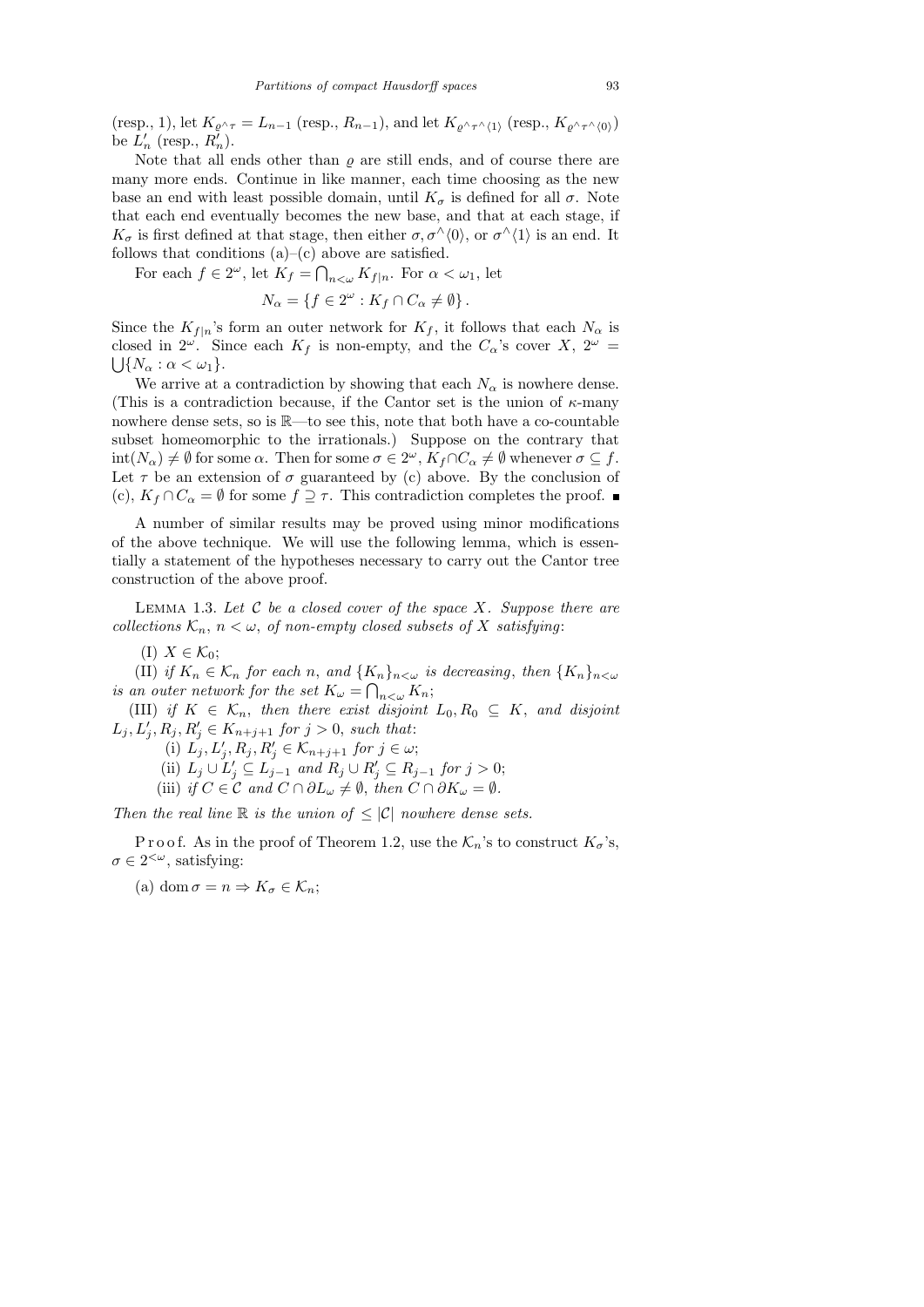(b)  $\sigma \subseteq \tau \Rightarrow K_{\sigma} \supseteq K_{\tau};$ (c) if  $\sigma \in 2^{<\omega}$ , there is some  $\tau \supseteq \sigma$  such that, if

$$
C\cap \partial (K_{\tau^{\wedge}\langle 0\rangle}\cap K_{\tau^{\wedge}\langle 0,0\rangle}\cap\ldots)\neq\emptyset,
$$

then

$$
C \cap \partial (K_{\tau^{\wedge}(1)} \cap K_{\tau^{\wedge}(1,1)} \cap \ldots) = \emptyset.
$$

For each  $C \in \mathcal{C}$ , let

$$
N(C) = \{ f \in 2^{\omega} : C \cap \partial K_f \neq \emptyset \}.
$$

If  $f \notin N(C)$ , then  $C \cap (K_{f|n} \setminus K_{\omega}) = \emptyset$  for some  $n \in \omega$ . Then  $C \cap \partial K_q = \emptyset$ for all  $g \supseteq f|n$ ; hence each  $N(C)$  is closed. The proof that each  $N(C)$  is nowhere dense and that  $2^{\omega} = \bigcup \{ N(C) : C \in \mathcal{C} \}$  is the same as before.

Our first use of the lemma will be to show

THEOREM 1.4. If the real line is not the union of  $\kappa$  nowhere dense sets, then no Cech-complete space with a dense set of  $G_{\delta}$ -points (in particular, no completely metrizable space) is the union of  $\kappa$  disjoint closed nowhere dense sets.

P r o o f. Suppose C is a disjoint cover of cardinality  $\kappa$  of a Čech-complete space X by closed nowhere dense sets. Let  $\mathcal{K}_n$  be as in the proof of Theorem 1.2. Since members of  $\mathcal{K}_n$  have non-empty interiors, they contain  $G_{\delta}$ -points and hence small closed  $G_{\delta}$ -sets. Thus  $L_j$ 's and  $R_j$ 's satisfying the conditions of Lemma 1.3 may be constructed in the same way as in Theorem 1.2. By Lemma 1.3, the real line is the union of  $\leq |\mathcal{C}|$  nowhere dense sets, contradiction.

THEOREM 1.5. If the real line is not the union of  $\kappa$ -many nowhere dense sets, and  $\omega < \lambda \leq \kappa$ , then no compact Hausdorff space is the union of  $\lambda$ -many closed G<sub>δ</sub>-sets.

P r o o f. Suppose  $\mathcal C$  is a partition of the compact Hausdorff space X into  $\lambda$  closed  $G_{\delta}$ -sets,  $\omega < \lambda \leq \kappa$ . We may assume that  $\lambda$  is the least cardinal of any uncountable partition of any compact Hausdorff space into closed  $G_{\delta}$ -sets. Let K be the collection of all big closed subsets of X, where a set is called big if it meets  $\lambda$ -many members of C. Let  $\mathcal{K}_n = \mathcal{K}$  for all n. The theorem will follow if we can show that  $\mathcal C$  and  $\{\mathcal K_n\}_{n<\omega}$  satisfy the conditions of Lemma 1.3. Conditions (I) and (II) are obvious.

We show (III) holds. Let  $K \in \mathcal{K}$ . Since K is compact and big, there is  $C^{\#} \in \mathcal{C}$  such that every neighborhood of  $C^{\#} \cap K$  in the subspace K is big. Clearly, we can construct a descending sequence  $\{U_n\}_{n\lt\omega}$  of relatively open  $(in K)$  neighborhoods of  $C^# \cap K$  satisfying:

- (i)  $\bigcap_{n<\omega}U_n = C^{\#}\cap K;$
- (ii) cl $(U_{n+1}) \subseteq U_n$  for all *n*;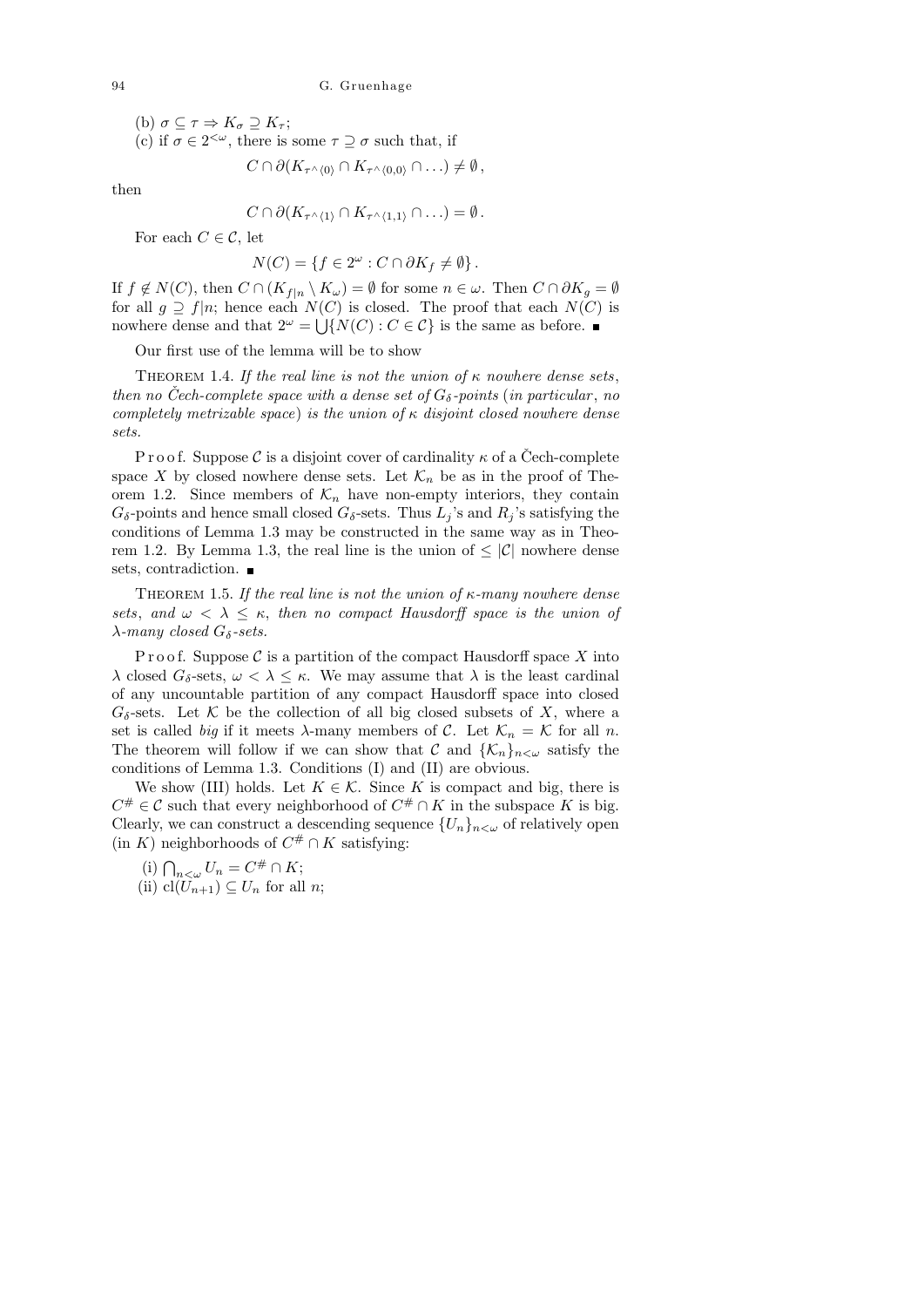(iii)  $U_n \setminus U_{n+1}$  is big for all n.

(Minimality of  $\lambda$  is used to obtain (iii).)

Let  $L_0 = \text{cl}(U_2)$  and  $K_0 = \text{cl}(U_0) \setminus U_1$ . For  $j > 0$ , let  $L_j = \text{cl}(U_{3j+2})$ and  $L'_j = \text{cl}(U_{3j}) \setminus U_{3j+1}$ , and let  $K_j$  and  $K'_j$  be arbitrary disjoint big closed subsets of  $K_{j-1}$ . Since  $L_{\omega} = C^{\#} \cap K$ , it is easy to see that these K's and L's satisfy condition (III).  $\blacksquare$ 

A. V. Arkhangel'skiı̆ $[A_2]$  has shown that no compact Hausdorff space can be partitioned into more than c closed  $G_{\delta}$ -sets. Thus we have the following corollary:

COROLLARY 1.6. If the real line is not the union of fewer than  $c$  nowhere dense sets, then every partition of a compact Hausdorff space into closed  $G_{\delta}$ -sets is either countable or has cardinality c. (Equivalently, every first countable H-closed space is either countable or has cardinality c.)

THEOREM 1.7. If the real line is not the union of  $\kappa$  nowhere dense sets, then no compact ordered space is the union of  $\leq \kappa$  disjoint closed nowhere dense sets.

P r o o f. Apply Lemma 1.3 with  $\mathcal C$  being an assumed disjoint cover of a compact ordered space X by  $\leq \kappa$  closed nowhere dense sets, and each  $\mathcal{K}_n$  the collection of all non-degenerate closed intervals of X. Since the boundaries of intervals meet at most two members of C, the  $L_i$ 's and  $R_i$ 's satisfying condition (III) are easily constructed.

2. Partitions of continua. The purpose of this section is to prove

THEOREM 2.1. If the real line is not the union of  $\omega_1$ -many nowhere dense sets, then no Hausdorff continuum is the union of  $\omega_1$ -many disjoint closed sets.

We give two proofs. The first is a reasonably direct application of Lemma 1.3. For the second, we prove the following intermediate result which may be of independent interest; this result is due in part to D. P. Bellamy:

THEOREM 2.2. If there is a Hausdorff continuum which is the union of  $\kappa$ -many disjoint closed sets, then there is one which is the union of  $\kappa$ -many disjoint closed nowhere dense sets.

Theorem 2.1 is an immediate corollary of Theorems 2.2 and 1.2.

Proof of Theorem 2.1. Let  $\mathcal C$  be a disjoint cover of a Hausdorff continuum X by  $\omega_1$ -many closed sets. Call a subcontinuum K of X big if K meets uncountably many members of C. Note that if K is small (= not big), then  $K$  is contained in some member of  $C$  (by Sierpinski's theorem).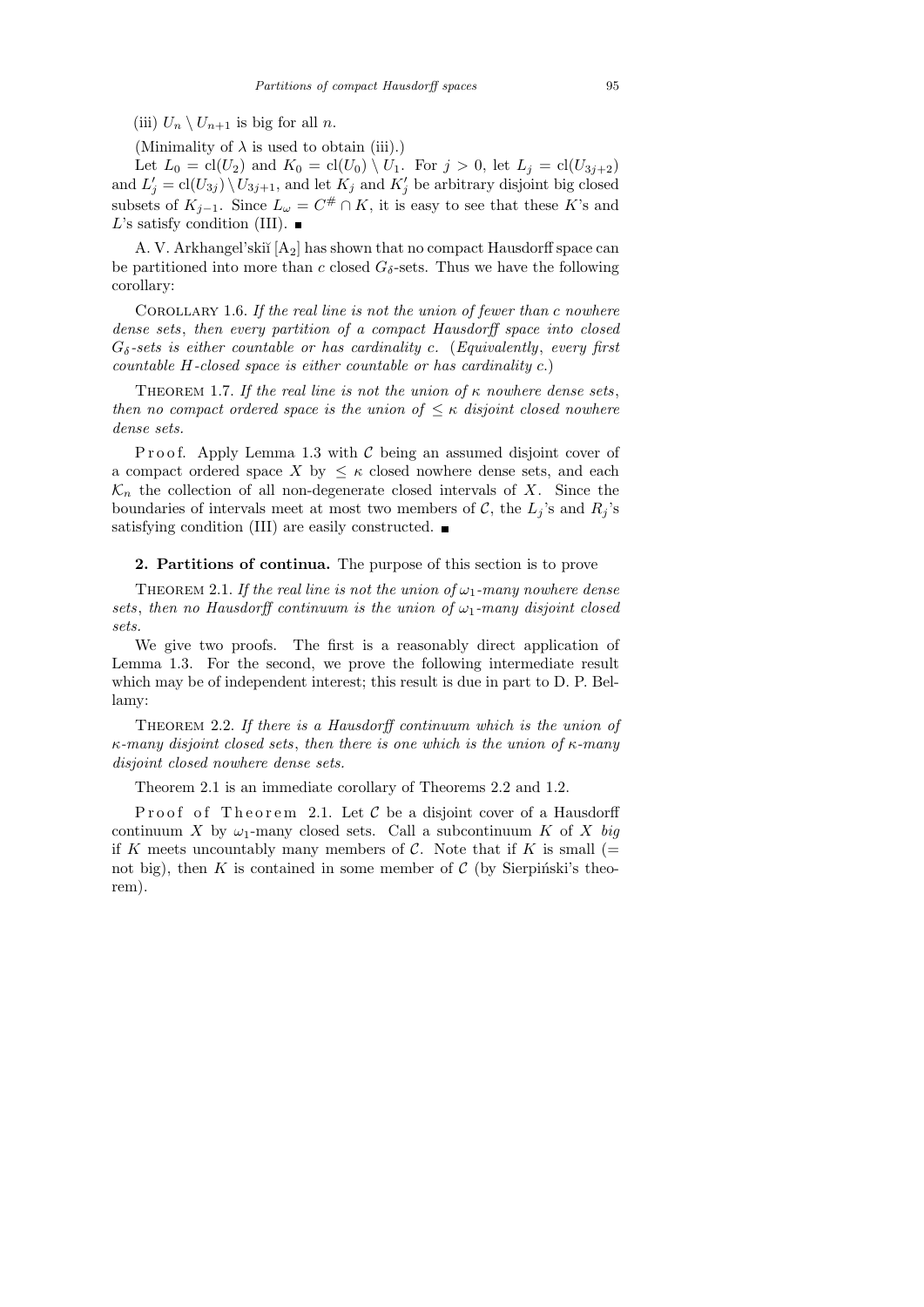FACT 1. For each big subcontinuum  $K$  of  $X$  and for each finite subcollection  $\mathcal F$  of  $\mathcal C$ , there are disjoint big subcontinua L and R of K that miss every member of F.

To see this, choose  $C(0), C(1) \in \mathcal{C} \backslash \mathcal{F}$  meeting K. Let  $U(0)$  and  $U(1)$  be relatively open sets in K containing  $C(0) \cap K$  and  $C(1) \cap K$ , respectively, whose closures are disjoint and miss  $\bigcup \mathcal{F}$ . Let  $x(e) \in C(e) \cap K$ ,  $e < 2$ , and let  $M(e)$  be the component of  $X(e)$  in cl( $U(e)$ ). By [E; Lemma 6.1.25],  $M(e)$ meets the boundary of  $cl(U(e))$ , hence  $M(e)$  is big. Finally, take  $L = M(0)$ and  $R = M(1)$ .

FACT 2. Each big subcontinuum  $K$  of  $X$  contains a decreasing sequence  ${K_n}_{n \leq \omega}$  of big subcontinua such that each  $K_n \setminus K_{n+1}$  contains a big subcontinuum and  $\bigcap_{n<\omega} K_n$  is small.

Suppose the big subcontinuum  $K$  fails to satisfy the conclusion of Fact 2. Let  $\mathcal{C} = \{C_\alpha : \alpha < \omega_1\}$ . Use Fact 1 to construct a decreasing sequence  ${L_n}_{n<\omega}$  of big subcontinua of K such that each  $L_n \setminus L_{n+1}$  contains a subcontinuum and  $L_n \cap C_n = \emptyset$ . Then  $L' = \bigcap_{n \leq \omega} L_n$  is big, and also does not satisfy the conclusion of Fact 2. Construct a decreasing sequence  ${L_{\omega+n}}_{n<\omega}$  of big subcontinua of L' such that each  $L_{\omega+n} \setminus L_{\omega+n+1}$  contains a big subcontinuum and  $L_{\omega+n} \cap C_{\omega+n} = \emptyset$ . Clearly we can continue this process, defining a decreasing sequence  $\{L_{\alpha} : \alpha < \omega_1\}$  of big subcontinua of K such that  $L_{\alpha} \cap C_{\alpha} = \emptyset$ . Then  $\bigcap \{L_{\alpha} : \alpha < \omega_1\}$  misses every  $C \in \mathcal{C}$ . This contradiction completes the proof of Fact 2.

Now let K be the collection of all big subcontinua of X, and let  $\mathcal{K}_n = \mathcal{K}$ for all n. It is easy to see from Facts 1 and 2 that C and  $\mathcal{K}_n$ ,  $n < \omega$ , satisfy the conditions of Lemma 1.3; thus the real line is the union of  $|\mathcal{C}| = \omega_1$ nowhere dense sets. ■

We now work towards proving Theorem 2.2. A naive attempt towards proving it might go as follows. Suppose  $\mathcal C$  is a closed partition of a Hausdorff continuum X. Remove from X the interiors of all members of  $\mathcal{C}$ . We might hope that what remains is still connected, and that the traces of the members of  $\mathcal C$  on the remainder are nowhere dense. Neither of these hopes are justified, but both problems can be fixed. The second problem is fixed by iterating the process until what is left of each C is nowhere dense. We will need the following definition:

DEFINITION 2.3. Let  $C$  be a closed partition of a compact Hausdorff space X. If  $x \in X$ , let  $C(x)$  be the member of C containing x. Inductively define  $X(\alpha)$  and rank(x) as follows:

(i)  $X(0) = X;$ (ii) rank $(x) = 0$  iff  $x \in \text{int}(C(x))$ ;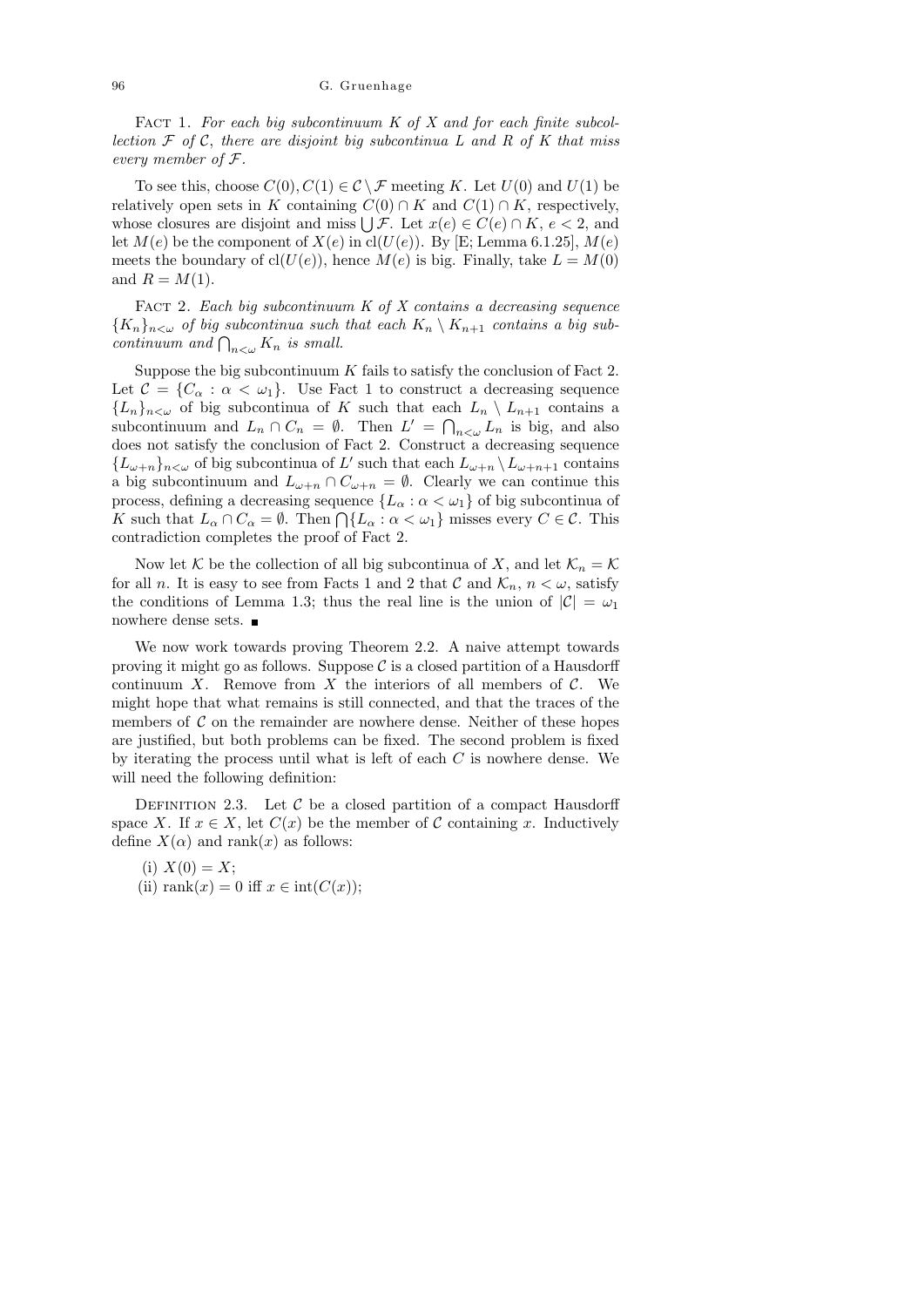(iii) if  $X(\beta)$  and rank $(x) = \beta$  has been defined for all  $\beta < \alpha$ , then  $X(\alpha) = X \setminus \{x \in X : \text{rank}(x) < \alpha\};$ 

(iv) if  $x \in X(\alpha)$ , then  $\text{rank}(x) = \alpha$  iff  $x \in \text{int}_{X(\alpha)}[C(x) \cap X(\alpha)];$ 

- (v)  $X(\infty) = \bigcap \{ X(\alpha) : \alpha \text{ an ordinal} \};$
- (vi) rank $(x) = \infty$  iff  $x \in X(\infty)$ .

For convenience, we say  $\alpha < \infty$  for each ordinal  $\alpha$ .

LEMMA 2.4. (a) If  $\beta$  is an ordinal, then rank(x)  $\leq \beta$  iff for some neighborhood N of x, rank $(y) < \beta$  for each  $y \in N \setminus C(x)$ .

- (b) Each  $X(\alpha)$  is closed.
- (c) For limit  $\alpha$ ,  $X(\alpha) = \bigcap_{\beta < \alpha} X(\beta)$ .
- (d) There is an ordinal  $\alpha$  such that  $X(\alpha) = X(\beta) = X(\infty)$  for all  $\beta > \alpha$ .
- (e) For each  $C \in \mathcal{C}, C \cap X(\infty)$  is nowhere dense in  $X(\infty)$ .

Proof. Straightforward. ■

LEMMA 2.5. Let  $X$  be a compact Hausdorff space,  $\mathcal C$  a closed partition of X, and Y a closed subspace of X. Let  $y \in Y$ . Then the rank of y in Y with respect to the partition  $\mathcal{C}|Y = \{C \cap Y : C \in \mathcal{C}\}\$ is not greater than the rank of y in X with respect to  $\mathcal{C}.$ 

P r o o f. Straightforward induction, using Lemma 2.4(a).  $\blacksquare$ 

The following is a key lemma which shows that, for a continuum, the members of  $\mathcal C$  will not disappear in the process of removing interiors:

LEMMA 2.6. Let  $C$  be a closed partition of a Hausdorff continuum  $X$ . Then each  $C \in \mathcal{C}$  contains some point x with rank $(x) = \infty$  (i.e.,  $C \cap X(\infty)$ )  $\neq \emptyset$ ).

P r o o f. If not, then we can find some ordinal  $\gamma$  and some  $C \in \mathcal{C}$  such that rank $(x) < \gamma$  for each  $x \in C$ . Assume  $\gamma$  is the least such ordinal for any counterexample, i.e., for any Hausdorff continuum and closed partition, each member of the partition has points of rank  $\geq \beta$  for any  $\beta < \gamma$ . Then  $\gamma$  is not a limit ordinal (else  $X_{\gamma} \cap C = \bigcap_{\beta < \gamma} X_{\beta} \cap C \neq \emptyset$ , and C contains a point of rank  $\geq \gamma$ ). Let  $\gamma = \alpha + 1$ . By Lemma 2.4(a), there is a closed neighborhood N of C such that  $rank(x) < \alpha$  for any point  $x \in N \setminus C$ . Choose  $p \in C$ , and let Y be the component of p in N. By [E; Lemma 6.1.25],  $Y \cap \partial N \neq \emptyset$ . Thus  $Y \cap C' \neq \emptyset$  for some  $C' \in \mathcal{C}, C' \neq C$ . By Lemma 2.5, each point of  $Y \cap C'$ has rank  $\langle \alpha \rangle$  in Y with respect to  $\mathcal{C}|Y$ . This contradicts the minimality of  $\gamma$ .

Proof of Theorem 2.2. Let X be a Hausdorff continuum, and  $\mathcal C$  a closed partition of X. Let

 $Z = \{(x, y) \in X^2 : \text{rank}(x) = \infty \text{ or } \text{rank}(y) = \infty \}.$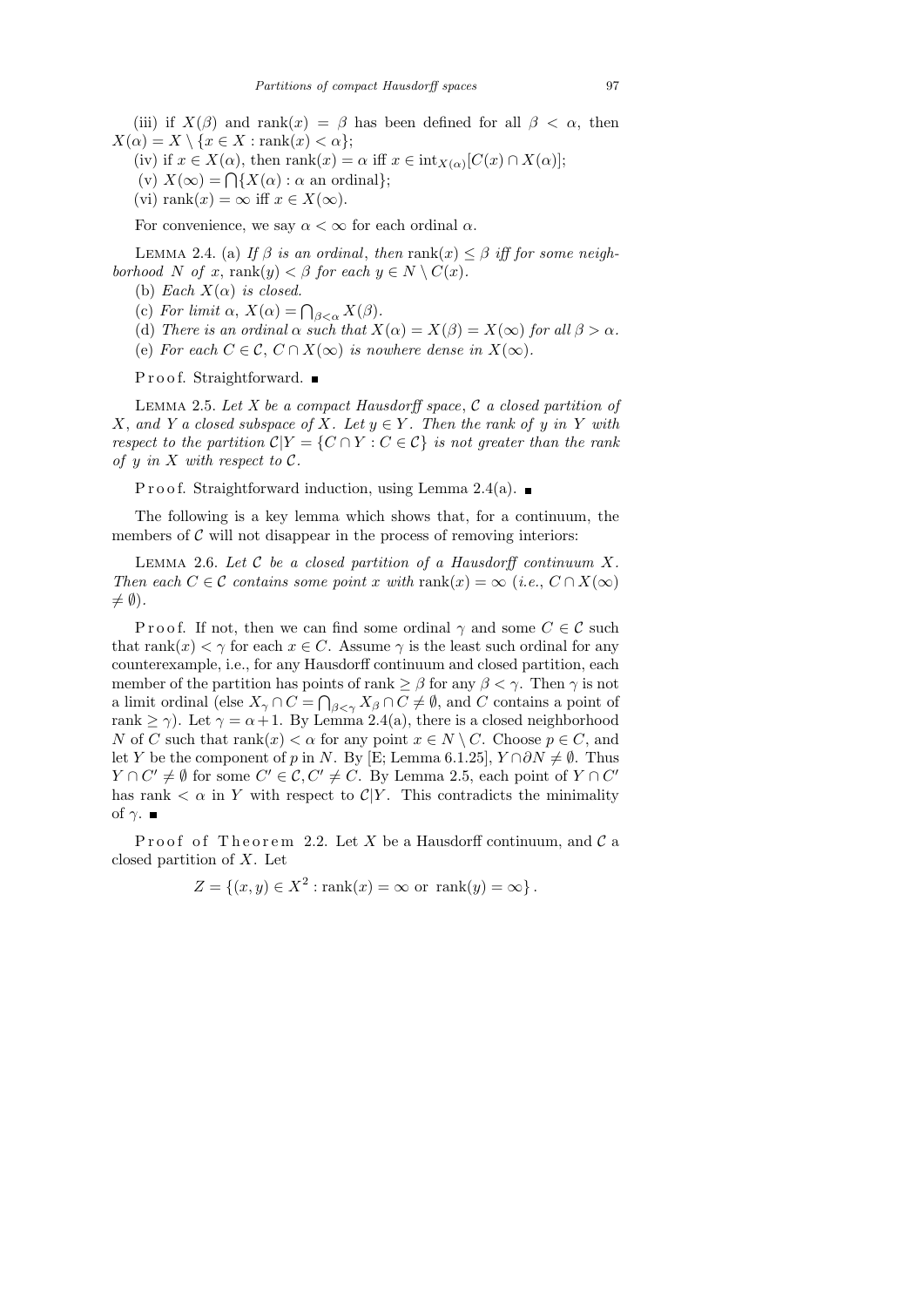By Lemma 2.6,  $\mathcal{D} = \{(C_1 \times C_2) \cap Z : C_1, C_2 \in \mathcal{C}\}\)$  is a partition of Z into non-empty closed sets. That  $Z$  is connected follows from the fact that  $Z = \bigcup \{ (\{x\} \times X) \cup (X \times \{x\}) : \text{rank}(x) = \infty \}.$ 

It remains to show that each member of  $D$  is nowhere dense in  $Z$ . Suppose on the contrary that  $(x_1, x_2) \in (U_1 \times U_2) \cap Z \subseteq (C_1 \times C_2) \cap Z$ , where  $U_1$ and  $U_2$  are open in X. By Lemma 2.4(e), there is a point  $y \in U_1 \setminus C_1$  with rank $(y) = \infty$ . Then  $(y, x_2) \in [(U_1 \times U_2) \cap Z] \setminus [(C_1 \times C_2) \cap Z]$ , contradiction.

3. Questions, remarks, and an example. The following question was mentioned in the introduction:

Question 3.1. Is there in ZFC a compact Hausdorff space (or Hausdorff continuum) that can be partitioned into  $\omega_2$  closed nowhere dense sets? (We do not know the answer for any  $\omega_{\alpha}$ ,  $\alpha \geq 2$ , either.)

It is conceivable that the answer could be "yes" for the compact Hausdorff case but "no" for the continuum case. We note also that any model in which there is no such  $\omega_2$ -partitionable compact Hausdorff space (resp., Hausdorff continuum) must also be a model with no  $\omega_1$ -partitionable ones, because of

THEOREM 3.2. Let  $X$  be a compact Hausdorff space which can be partitioned into  $\kappa$  nowhere dense closed sets, and let  $p \in X$ . Let  $\lambda > \kappa$ . Then  $Y = X \times (\lambda + 1)$  and  $Z = Y/[\{p\} \times (\lambda + 1)]$  can be partitioned into  $\lambda$ -many nowhere dense closed sets. If X is connected, so is Z.

Proof. Straightforward. ■

QUESTION 3.3. Is it true that some compact Hausdorff space (resp., Hausdorff continuum) can be partitioned into  $\omega_1$ -many closed nowhere dense sets (resp., closed sets) if and only if the unit interval  $[0, 1]$  can be so partitioned?

By Theorem 1.2, any model in which there is a compact Hausdorff space which is partitionable into  $\omega_1$ -many closed nowhere dense sets, yet [0, 1] is not so partitionable, would have to satisfy the following statement:

(\*) [0, 1] is the union of  $\omega_1$ -many nowhere dense sets, but is not the union of  $\omega_1$ -many disjoint closed sets.

Miller [M] has constructed a model of  $(*)$ . We do not know if there is a compact Hausdorff space in Miller's model which is partitionable into  $\omega_1$ -many closed nowhere dense sets.

Fremlin and Shelah [FS] showed that [0,1] is the union of  $\omega_1$ -many nowhere dense sets iff  $[0, 1]$  can be partitioned into  $\omega_1$ -many (nowhere dense)  $G_{\delta}$ -sets. This suggests the question (asked by Fremlin in conversation with the author) whether [0, 1] not the union of  $\omega_1$ -many nowhere dense sets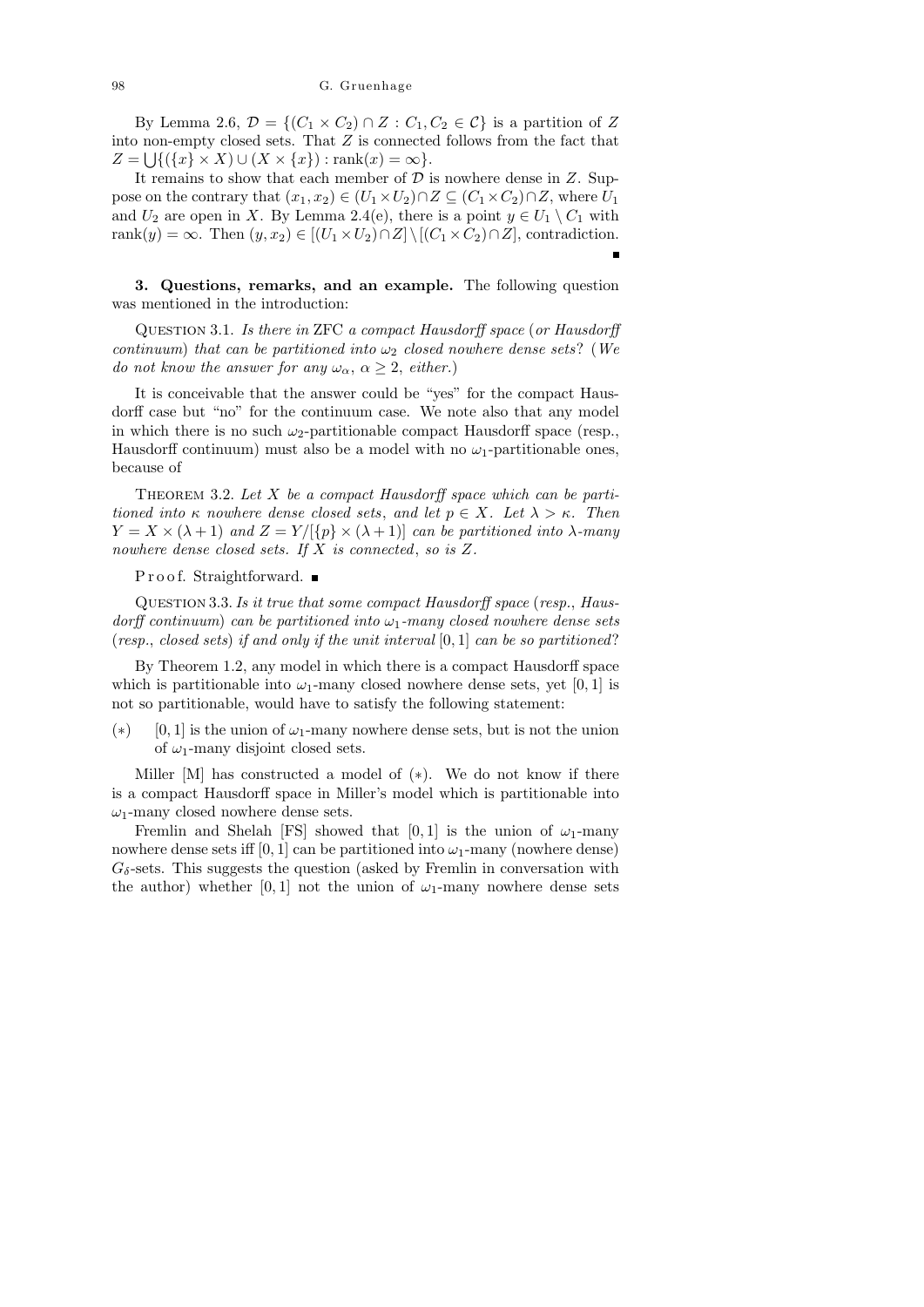implies that no compact Hausdorff space can be partitioned into  $\omega_1$ -many nowhere dense  $G_{\delta}$ -sets. The following example shows that the answer is " $no$ ".

EXAMPLE 3.4. There is a Hausdorff continuum  $X$  which is the union of  $\omega_1$ -many disjoint nowhere dense  $G_{\delta}$ -sets. (Added in proof. S. Todorčević has kindly pointed out to the author that an example with these properties is given by Theorem 6.16 of [T].)

P r o o f. Let  $T$  be an Aronszajn tree such that each node has (countably) infinitely many successors (recall that a tree  $T$  is Aronszajn if its height is  $\omega_1$ , each level is countable, and it has no uncountable chains; see, e.g., [K; Theorem 5.9]). Call  $p \subseteq T$  a path if p is a totally ordered subset of T such that  $\{s \in T : s < t\} \subseteq p$  whenever  $t \in p$ . Let  $Y = \{\chi_p : p \text{ is a path}\}\$  viewed as a subspace of  $2^T$ , where  $\chi_p$  is the characteristic function of p. Then Y is closed in  $2^T$ , hence is compact. Note that a typical basic (cl) open set containing  $\chi_p$  can be obtained as follows: Let  $t \in p$ , and let F be a finite subset of  $T \setminus p$ ; then  $V(t, F) = \{ \chi_q : t \in q \text{ and } q \cap F = \emptyset \}$  is a clopen neighborhood of  $p$ . Note also that because each node of  $T$  has infinitely many successors, it follows that Y has no isolated points. (Considering this "space of paths" of a tree is due to Todorcevic  $[T]$ , and is closely related to a topology on trees considered by Nyikos [N].)

For  $\alpha < \omega_1$ , let  $L_\alpha = \{\chi_p : p \text{ has order-type } \alpha\}$ . Clearly,  $L_\alpha$  is nowhere dense. Note that each  $\bigcup_{\beta \leq \alpha} L_{\beta}$  is closed in Y, hence each  $\bigcup_{\beta \geq \alpha} L_{\beta}$  is a  $G_{\delta}$ -set. Also,  $\bigcup_{\beta>\alpha} L_{\beta}$  is the union of the countable collection  $\lceil V(t,\emptyset) \rceil$ :  $\{s \in T : s < t\}$  has order-type  $\alpha\}$  of clopen sets. It follows that each  $L_{\alpha}$  is  $G_{\delta}$ .

Finally, let  $X = Y \times [0,1]/Y \times \{1\}$  (i.e., X is the cone over Y). Then X is a Hausdorff continuum, and  $\{Y \times \{1\}\}\cup \{L_\alpha \times [0,1) : \alpha < \omega_1\}$  is a partition of X into  $\omega_1$ -many nowhere dense  $G_\delta$ -sets.

### **References**

- [A<sub>1</sub>] A. V. Arkhangel'skiĭ, *On the cardinality of bicompacta satisfying the first axiom of countability*, Soviet Math. Dokl. 10 (1969), 951–955.
- [A2] —, *Theorems on the cardinality of families of sets in compact Hausdorff spaces*, ibid. 17 (1976), 213–217.
- [DP] A. Dow and J. Porter, *Cardinalities of H-closed spaces*, Topology Proc. 7 (1982), 27–50.
- [E] R. Engelking, *General Topology*, Heldermann, Berlin 1989.
- [FS] D. H. Fremlin and S. Shelah, *On partitions of the real line*, Israel J. Math. 32 (1979), 299–304.
- [K] K. Kunen, *Set Theory*, North-Holland, Amsterdam 1980.
- [M] A. W. Miller, *Covering*  $2^{\omega}$  *with*  $\omega_1$  *disjoint closed sets*, in: The Kleene Symposium, J. Barwise, J. Keisler, and K. Kunen (eds.), North-Holland, 1980, 415–421.